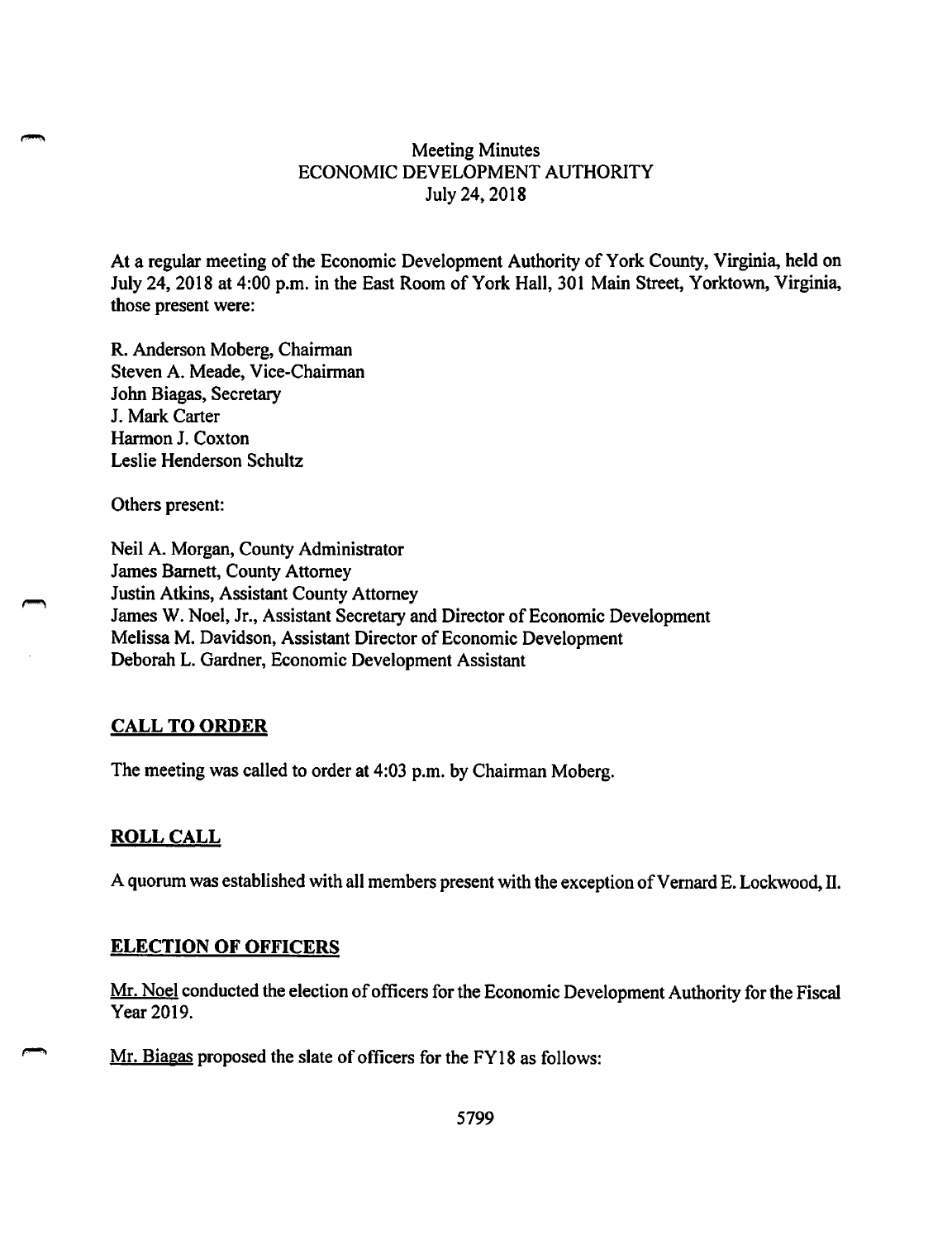Chairman R. Anderson Moberg<br>Vice-Chairman Steven Meade Steven Meade Secretary John Biagas Treasurer Vernard Lockwood, II<br>Assistant Secretary James W. Noel, Jr. Assistant Secretary

By consensus of the Economic Development Authority, the proposed slate of officers for Fiscal Year 2019 was approved.

# **CITIZENS' COMMENT PERIOD**

None.

## **ECONOMIC DEVELOPMENT GRANT REQUEST**

## MOBJACK BAY COFFEE ROASTERS

Ms. Celeste Gucanac, owner of Mobjack Bay Coffee Roasters, provided an overview of her new business that will be located on Main Street, in the Cole-Digges House. She stated they have executed a 10-year lease on the building that will be used to roast coffee beans, both for wholesale and retail sales, and to operate a petite cafe. Ms. Gucanac said they have substantial interior capital improvements to be made, including kitchen renovations that will take the kitchen back to a 1920'sstyle kitchen. She explained this grant would help with the amount of capital improvements and the improvements required by the National Park Service (NPS). Ms. Gucanac stated that all the bills, taxes and renovations are their responsibility; the NPS will cover only the exterior and the HVAC. She noted the NPS is not able to provide any significant assistance to repairs or upgrades of the building and, due to unforeseen expenses, additional approval steps were required by NPS, involving additional structural engineers and professional drawings. Ms. Gucanac stated they like to give back to the community and noted that a portion of her proceeds will go to the Chesapeake Bay restoration project.

Mr. Noel mentioned that more tourism attractions are needed 'up the hill' and stated this grant application was worthwhile because of all of the extra costs involved. He noted they also have significant insurance costs associated with the business.

Mr. Morgan noted how deserted Main Street is during certain times of the year, but stated he would like to get several park service buildings renovated and in use, even though there are no funds available for renovations from the NPS.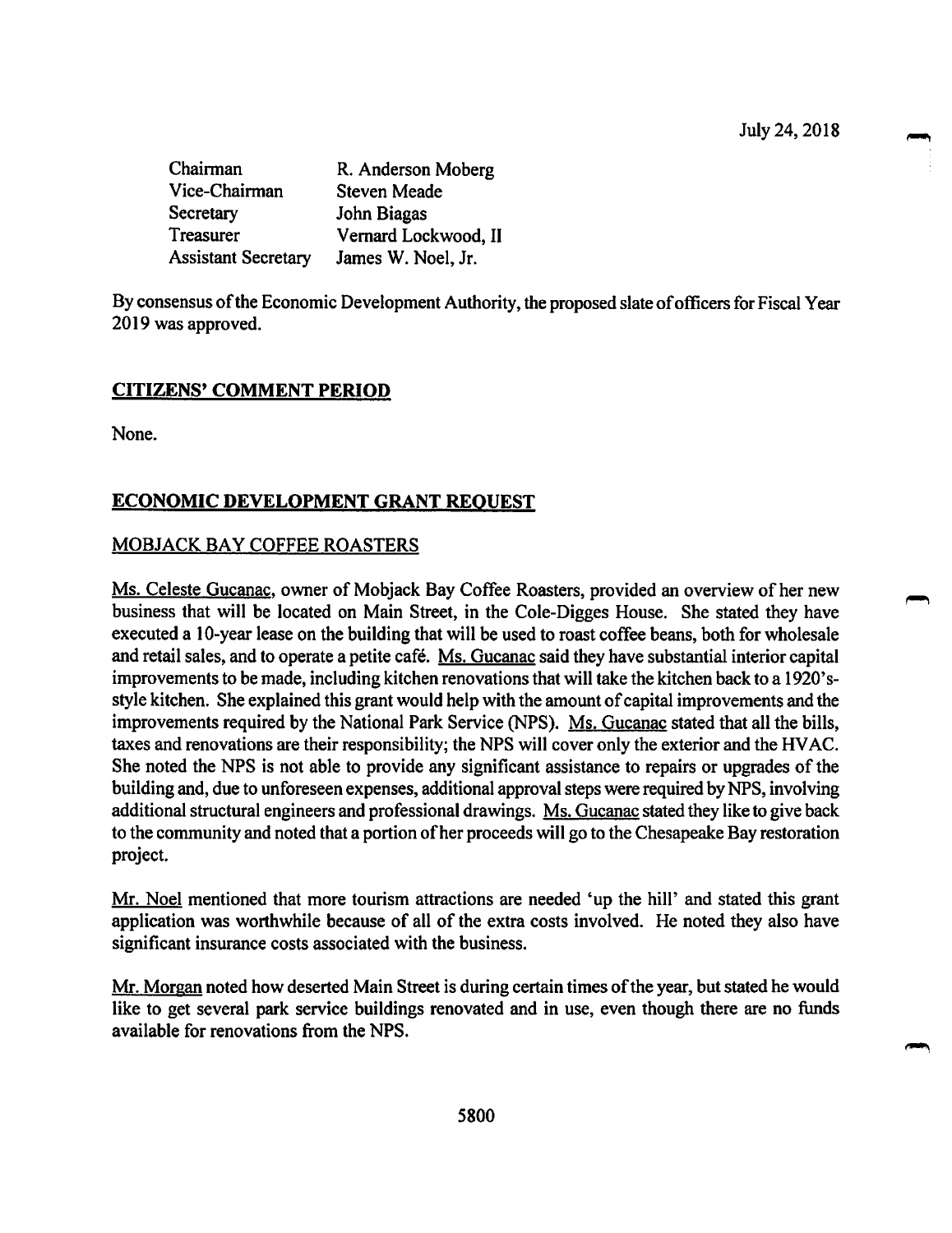## **NEW BUSINESS**

## COMMITTEE APPOINTMENTS

Mr. Noel discussed openings on subcommittees of the Economic Development Authority (EDA) and EDA slots on external organizations. He asked if any of the members were interested in serving in these various roles. The following members agreed to serve on the respective committees and other organizations:

York County Comprehensive Plan Steering Committee

• Rick Moberg

Greater Williamsburg Partnership Board of Directors

• Steve Meade

Greater Williamsburg Business Incubator (Lauchpad) Board of Directors

• Leslie Schultz

Real Estate (Standing EDA Committee)

- Mark Carter
- Harmon Coxton

Route 17 Revitalization (EDA Committee)

- **Mark Carter**
- Vern Lockwood

Workforce Development Committee

- Harmon Coxton
- John Biagas

# YORK RIVER COMMERCE PARK

Mr. Noel provided a graphic of 410 Old York-Hampton Highway, in the York River Commerce Park, and the discussed the proposed sale of 3.0 acres to the Marlowe We Care Co with a purchase price of \$202,500. Mr. Noel also presented a concept plan of the proposed 10,000 square foot facility and discussed Mr. Marlowe's initial plans, noting he would have the capability to double the size of the facility at some point. Mr. Noel then asked if everyone was still in favor of moving forward with the sale.

Mr. Coxton moved to approve a Resolution for the sale of 3.0 acres in the York River Commerce Park, specifically located at 410 Old York-Hampton Highway, for the sum of \$202,500.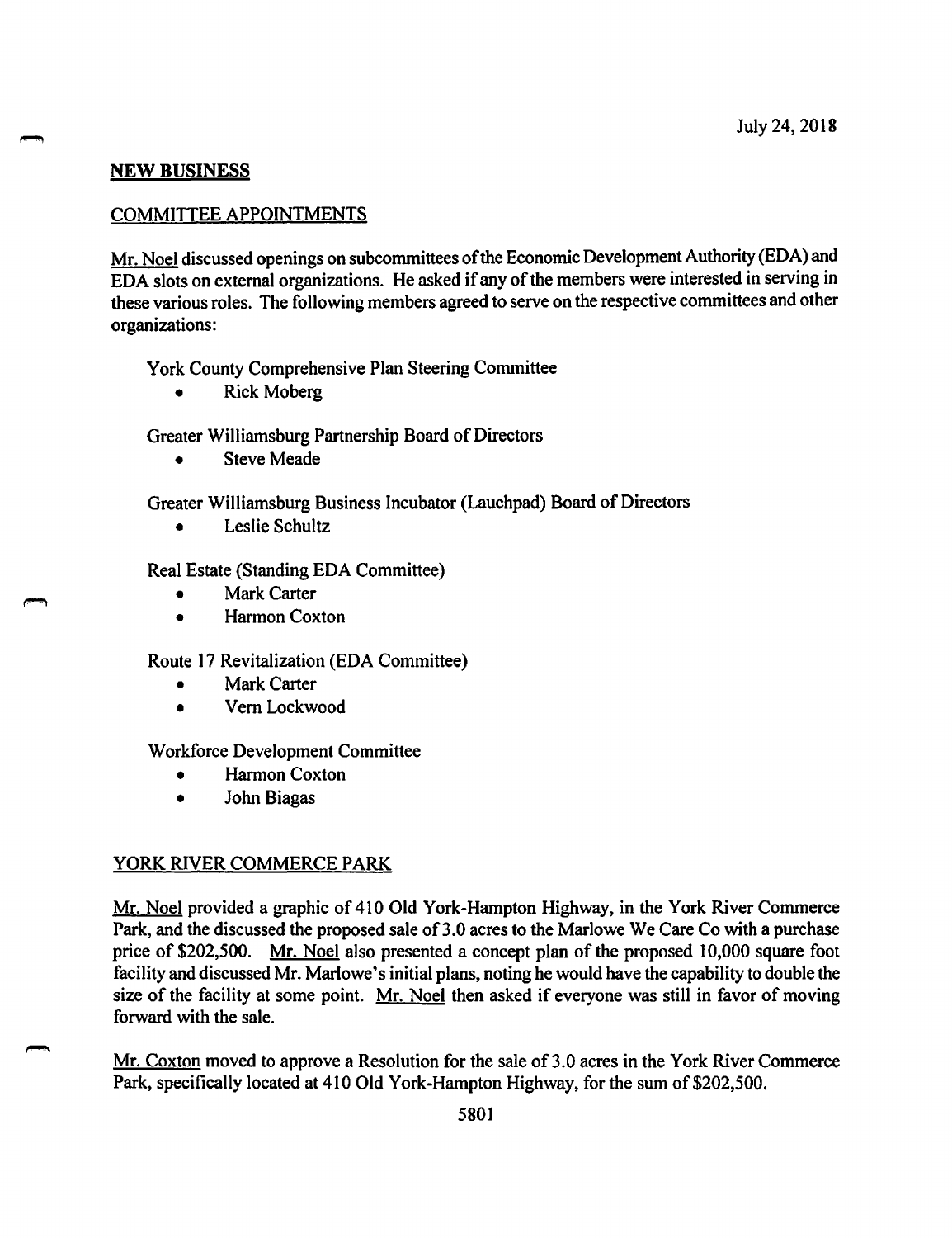On roll call the vote was:

Aye: (6) Biagas, Carter, Coxton, Meade, Schultz, Moberg Nay: (0)

### BUSCH INDUSTRIAL PARK

Mr. Noel reported on the proposed sale in the Busch Industrial Park to Southport Holdings, a/k/a Leebcor Services, a general construction company that focuses primarily on the defense industry. They would like to acquire the land to build their corporate headquarters that would be a minimum of 20,000 square feet.

Mr. Meade moved to approve the Resolution for the sale of 6.407 acres in the Busch Industrial Park, specifically 143 Stafford Court, for the sum of \$141,000.

On roll call the vote was:

Aye: (6) Carter, Coxton, Meade, Schultz, Biagas, Moberg Nay: (0)

#### **FINANCIALS**

The Chairman duly noted the receipt of the April 2018 Financial Reports.

#### **APPROVAL OF MINUTES**

Mr. Meade moved that the minutes of the June 6, 2018 Regular Meeting be approved.

On roll call the vote was:

Yea: (4) Biagas, Coxton, Meade, Moberg Nay: (0) Abstention: (2) Carter, Schultz

#### **CLOSED MEETING**

The Chairman noted that it was in his judgment appropriate for the Authority to enter into closed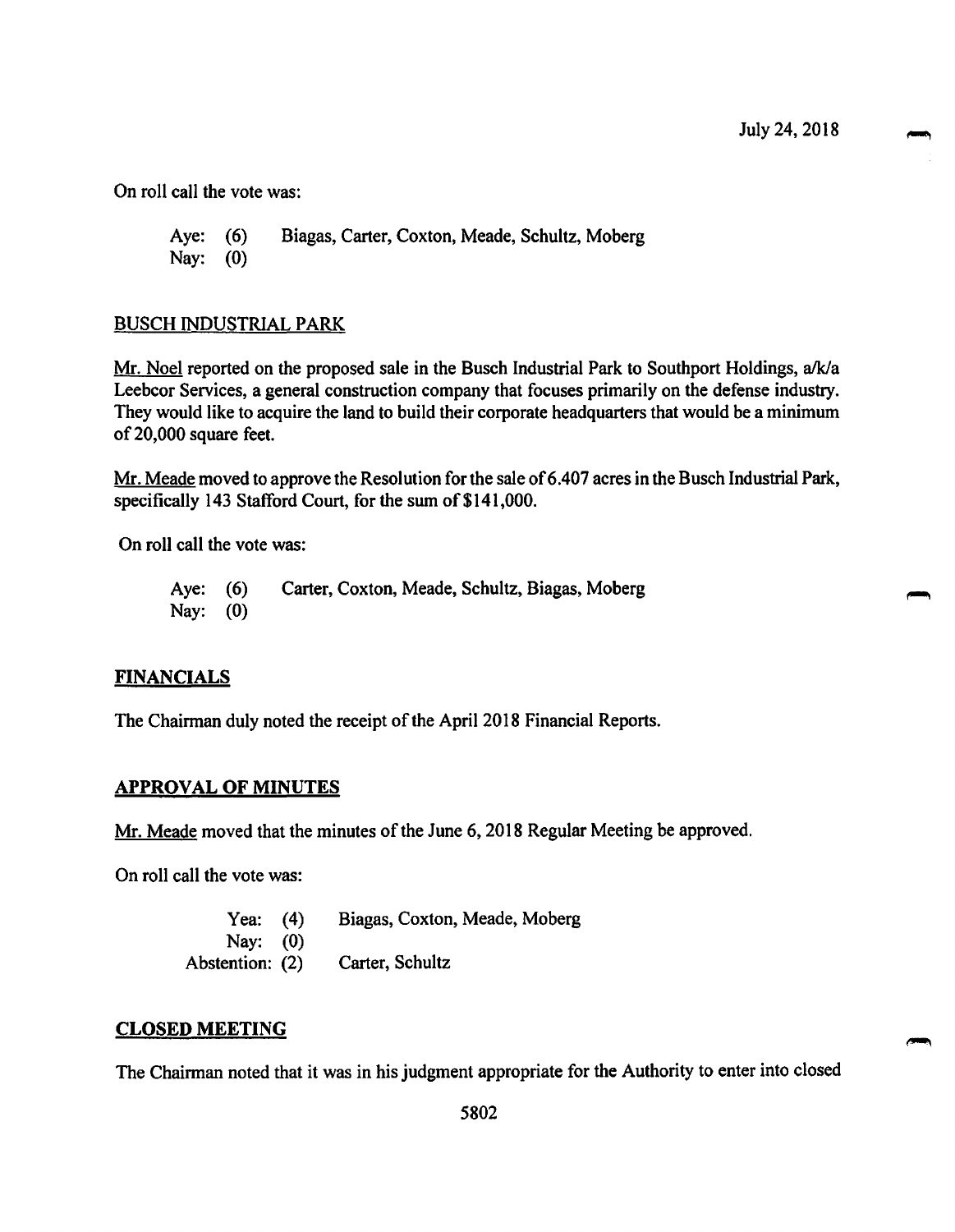meeting as authorized by the Virginia Freedom of Information Act for the purpose of Public Property and Prospective Business under Section 2.2-371 l(A)(3) and (A)(5).

Mr. Coxton moved that the Authority enter into a closed meeting for the aforesaid purpose(s) and that the Authority deemed it necessary, as specified by the Virginia Freedom of Information Act, that Neil Morgan, Jim Barnett, Justin Atkins, Jim Noel, Melissa Davidson, Debbie Gardner, Evan Borders, be present during the closed meeting. This motion was seconded by Mr. Biagas and approved.

On roll call the vote was:

Yea: (6) Meade, Schultz, Biagas, Carter, Coxton, Moberg Nay: (0)

The Authority entered into closed meeting at 4:30 p.m.

#### **RETURN FROM CLOSED MEETING**

The Authority returned to open meeting at 5:15 p.m.

## **ROLL CALL VOTE CERTIFYING COMPLIANCE WITH SECTION 2.2-3711.1 D OF THE CODE OF VIRGINIA**

Mr. Meade moved that, to the best of each members' knowledge, only public business matters lawfully exempted from the open meeting requirements specified under the Virginia Freedom of Information Act were discussed in closed meeting, and that only such public business matters related to Public Property and Prospective Business under Section  $2.2\n-3711(A)(3)$  and  $(A)(5)$  were discussed during closed meeting. Mr. Biagas seconded this motion.

The Chairman stated that if any member of the Authority believed that there was a departure from the requirements of the Virginia Freedom of Information Act, that the member was required by law to state his objection prior to the vote, indicating the substance of the departure that in his judgment had taken place. No such objection was raised. The roll call was as follows:

On roll call the vote was:

Yea: (6) Schultz, Biagas, Carter, Coxton, Meade, Moberg Nay: (0)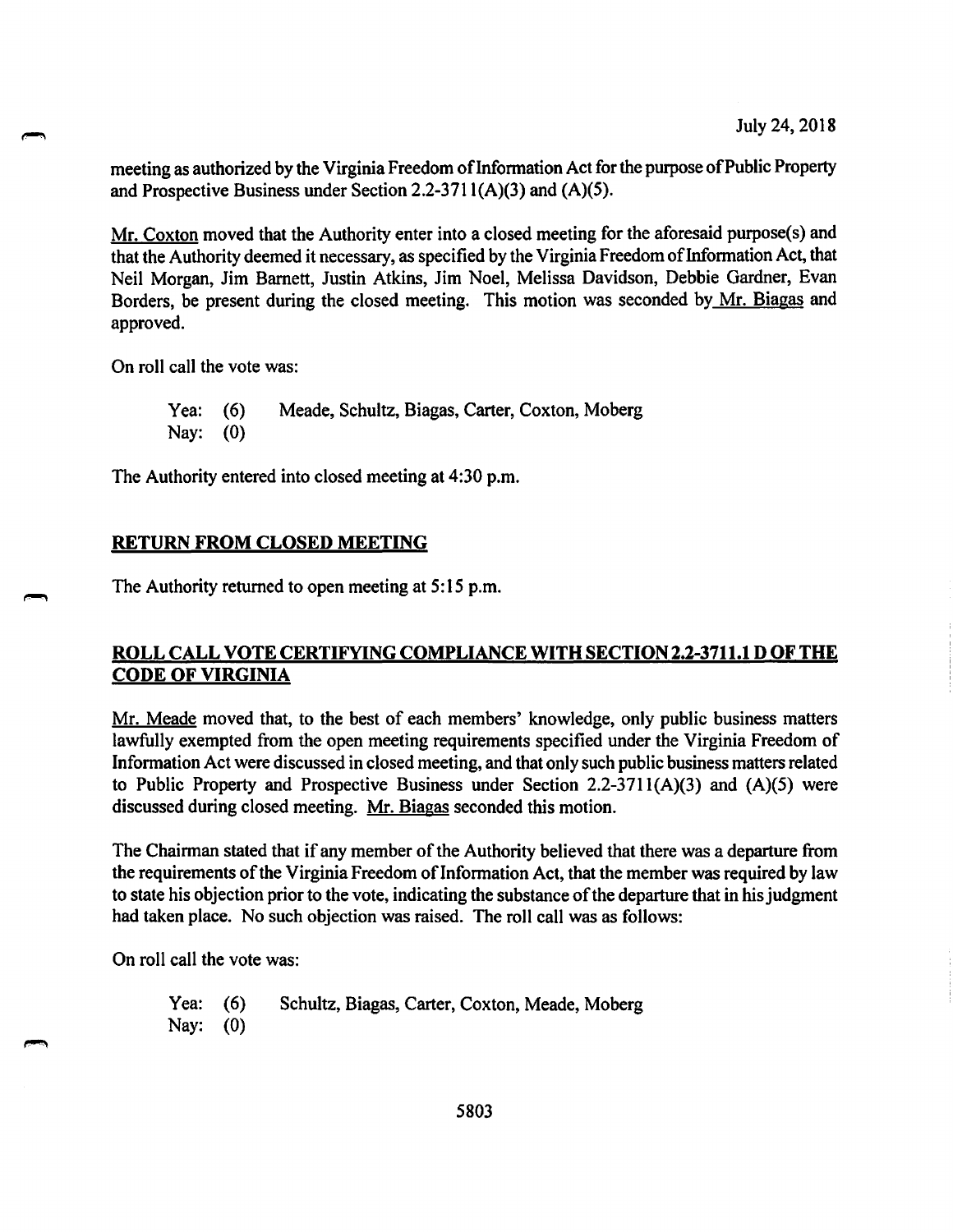Mr. Meade moved to approve the grant request from Mobjack Bay Coffee Roasters in the amount of \$20,000 for repairs, upgrades and equipment to facilitate the opening of a new coffee roasting business and cafe located at 411 Main Street, Yorktown, VA 23690.

On roll call the vote was:

Yea: (6) Biagas, Carter, Coxton, Meade, Schultz, Moberg Nay: (0)

### **COUNTY ADMINISTRATOR COMMENTS**

Mr. Morgan elaborated on the effects of the regional tourism effort and the County's finances. He explained the significance of SB942 and its positive effects on the County assets since the two largest taxpayers, Dominion Power and Plains Oil, both are in the process of going away. He noted the additional revenue from SB942, minus a \$1.4M loss from the refinery, will be over \$3M. He explained that a big chunk of York's budget and economy is related to Williamsburg tourism and noted the new tax will help to double the amount of resources to promote tourism. Mr. Morgan further discussed tourism efforts and mentioned the creation of a new regional tourism entity that Mr. Wassmer and Ms. Noll will serve on.

Mr. Coxton asked if there was a breakdown of the residential and commercial taxes paid.

Mr. Morgan will provide those figures as a baseline and the trend to the EDA members.

### **DIRECTOR OF ECONOMIC DEVELOPMENT COMMENTS**

Mr. Noel mentioned the presentation of the START UP Virginia proposal that will be held at the Greater Williamsburg Partnership meeting noting there is a START UP Virginia incubator in Richmond. He stated there have been discussions with William & Mary about potentially getting more involved in the incubator which has been struggling financially. Mr. Noel reported on the GO VA grant for the drone park, noting the first step is to select a legal firm for the formation of the Regional Industrial Facilities Authority. Secondly, an engineering firm will be engaged to help with construction plans for clearing the actual testing area, a testing pavilion and a 10,000 square foot facility. He stated ultimately he hoped for a light industrial park to be built there. Mr. Noel stated that he met with the Secretary of Administration that controls the property through the Department of General Services. Mr. Noel suggested to the Secretary that the state donate the land for this project but that was met with rejection; market value price was recommended from them. He has proposed to the communities involved that they add this request to their legislative packages for next General Assembly. He will also be meeting with Dubby Wynn to talk about putting pressure on the state to consider the land donation. Mr. Noel provided an update on the proposed land swap of EDA-owned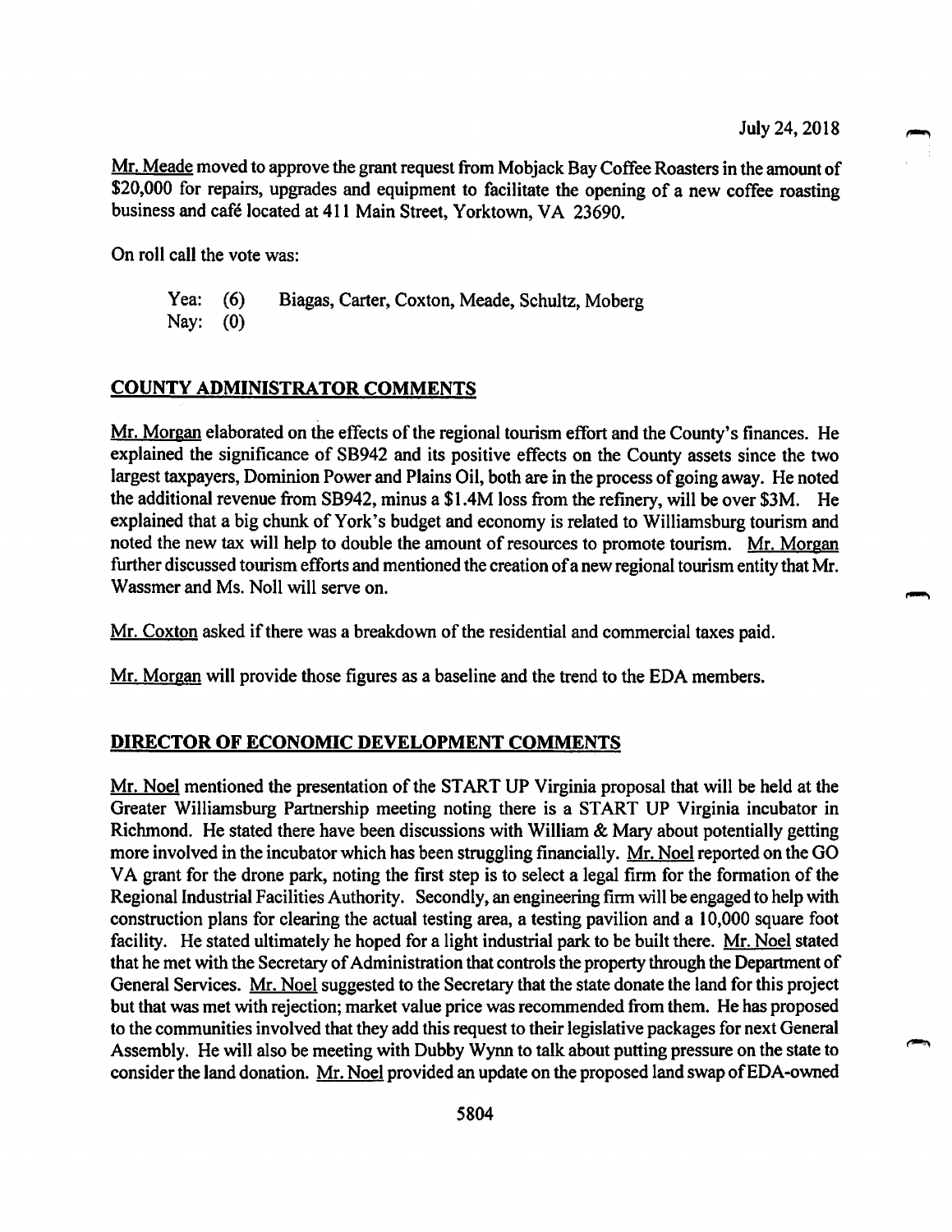land near Edgehill and the surplus County-owned property located at 6710 George Washington Memorial Highway, near the County's pump station. He stated the County would like the Edgehill property to be used for a drainage project and the EDA could benefit from the surplus property that could be marketed for development, noting the adjacent property owners have expressed interest in acquiring this land.  $\mathbb{R}^2$ 

# **ASSISTANT DIRECTOR OF ECONOMIC DEVELOPMENT COMMENTS**

Ms. Davidson provided an article on York County's business environment from InFocus Business Magazine, a national economic development publication. She discussed the Business Advisory Council, a school division initiative that meets with the Office of Economic Development and with the York County Chamber of Commerce. The goal is to bring together a group of employers to collaborate on ways to better integrate career and technical information, internships and workforce development into the schools. She noted the school division has a goal for every child that graduates, to have some sort of internship or work experience by 2020, which will be a requirement for graduation. She stated they next meet in August.

 $Mr.$  Cox noted that 84% of students go off to college or to trade schools but they don't know if they stay in school or if they return here. He stated that leaves 16 % of students that walk out the door with no jobs and no plans for additional training or certifications. He stated the businesses have difficulty finding employees. Mr. Coxton suggest at the next meeting, they should concentrate on that 16% to find out who they are and start an on-the-job training program.

Ms. Davidson reminded everyone that EDA is hosting a York County Chamber Business After Hours on August  $13<sup>th</sup>$  at 5:30-7:30 p.m. at the Freight Shed.

## **MEMBERS' COMMENTS**

No comments.

# **CHAIRMAN'S COMMENTS**

Mr. Moberg welcomed the two new EDA members, Mr. Carter and Ms. Schultz.

## **ADJOURN**

There being no further business, the Chairman adjourned the meeting at 5:45 p.m.